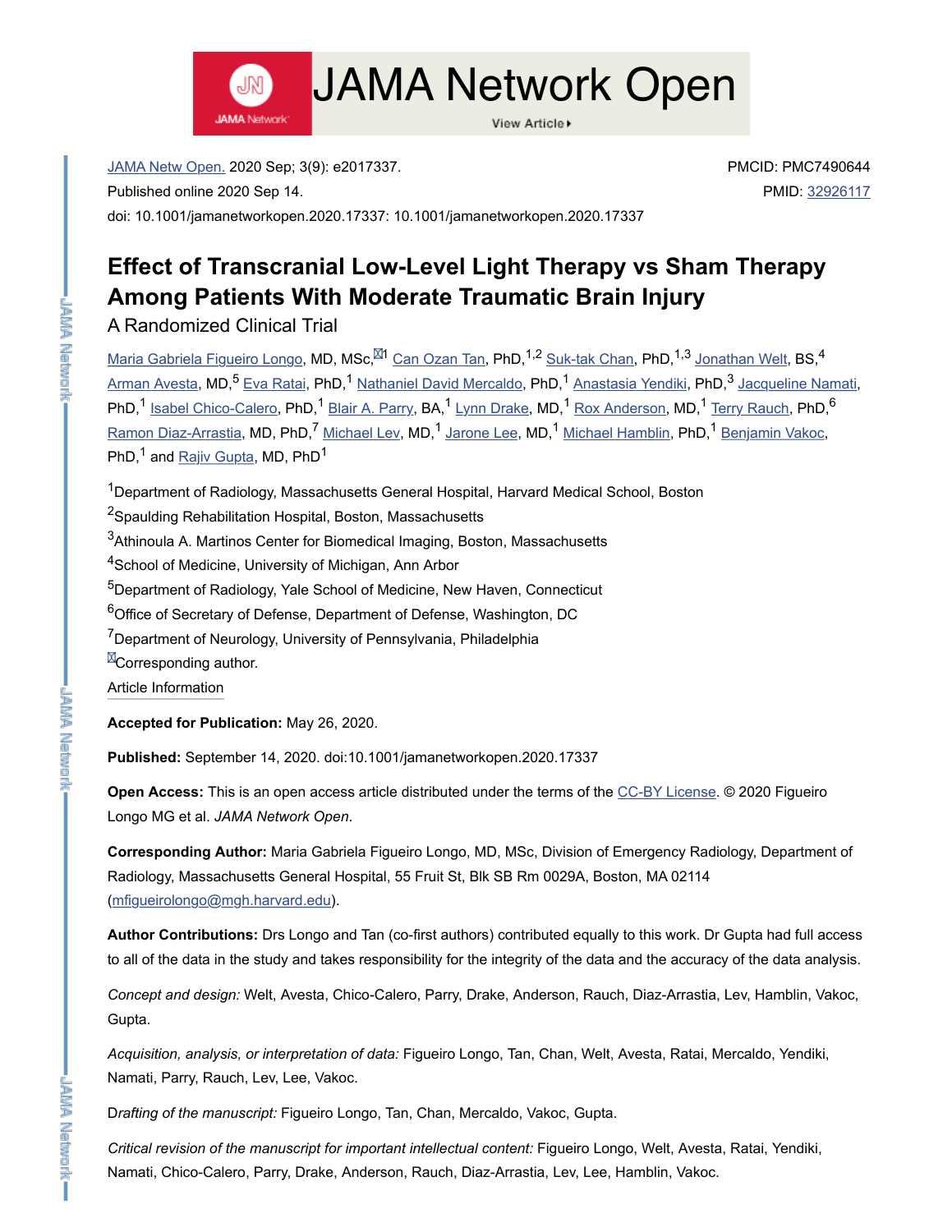*Statistical analysis:* Tan, Mercaldo, Rauch, Gupta.

*Obtained funding:* Avesta, Drake, Anderson, Vakoc, Gupta.

*Administrative, technical, or material support:* Figueiro Longo, Welt, Avesta, Namati, Chico-Calero, Parry, Drake, Rauch, Lev, Lee, Vakoc, Gupta.

*Supervision:* Welt, Avesta, Chico-Calero, Anderson, Lev, Lee, Hamblin, Vakoc, Gupta.

**Conflict of Interest Disclosures:** Dr Namati reported receiving grants from Department of Defense during the conduct of the study. Dr Parry reported receiving grants from the Department of Defense during the conduct of the study. Dr Drake reported receiving grants from the Department of Defense during the conduct of the study. Dr Anderson reported receiving grants from the Department of Defense during the conduct of the study. Dr Diaz-Arrastia reported receiving stock options from Neural Analytics Inc, Brain Box Solutions Inc, and Nia Therapeutics Inc, and consulting fees from Pinteon Therapeutics and MesoScale Discoveries outside the submitted work. Dr Lev reported receiving personal fees from GE Healthcare and Takeda Pharm outside the submitted work. Dr Lee reported receiving grants from the Department of Defense during the conduct of the study, serving as a consultant to Butterfly Network Inc, and receiving research grants from Nihon-Kohden and Beckman Coulter outside the study. Dr Hamblin reported receiving personal fees from Vielight Inc, JOOVV Inc, ARC LED Inc, Transdermal cap Inc, Hologenix Inc, and MB Lasertherapy outside the submitted work. No other disclosures were reported.

**Funding/Support:** This research fund was partially supported by grants from Air Force contract FA8650-17-C-9113; Army USAMRAA Joint Warfighter Medical Research Program, contract W81XWH-15-C-0052; and Congressionally Directed Medical Research Program W81XWH-13-2-0067.

**Role of the Funder/Sponsor:** The grant support was used for design and conduct of the study; collection, management, analysis, and interpretation of the data; preparation, review, or approval of the manuscript; and decision to submit the manuscript for publication.

**Data Sharing Statement:** See Supplement 3.

Received 2020 Jan 22; Accepted 2020 May 26.

Copyright 2020 Figueiro Longo MG et al. *JAMA Network Open*.

This is an open access article distributed under the terms of the CC-BY License.

# **Key Points**

# **Question**

JAMA Nemork

**LABAA Zemment** 

Is near-infrared low-level light therapy (LLLT) feasible and safe after moderate traumatic brain injury, and does LLLT affect the brain and exhibit neuroreactivity?

# **Findings**

In this randomized clinical trial including 68 patients with moderate traumatic brain injury who were randomized to receive LLLT or sham therapy, 28 patients completed at least 1 LLLT session without any reported adverse events. In the late subacute stage, there were statistically significant differences in the magnetic resonance imaging–derived diffusion parameters of the white matter tracts between the shamand light-treated groups, demonstrating neuroreactivity of LLLT.

**Lewisson's** 

# **Meaning**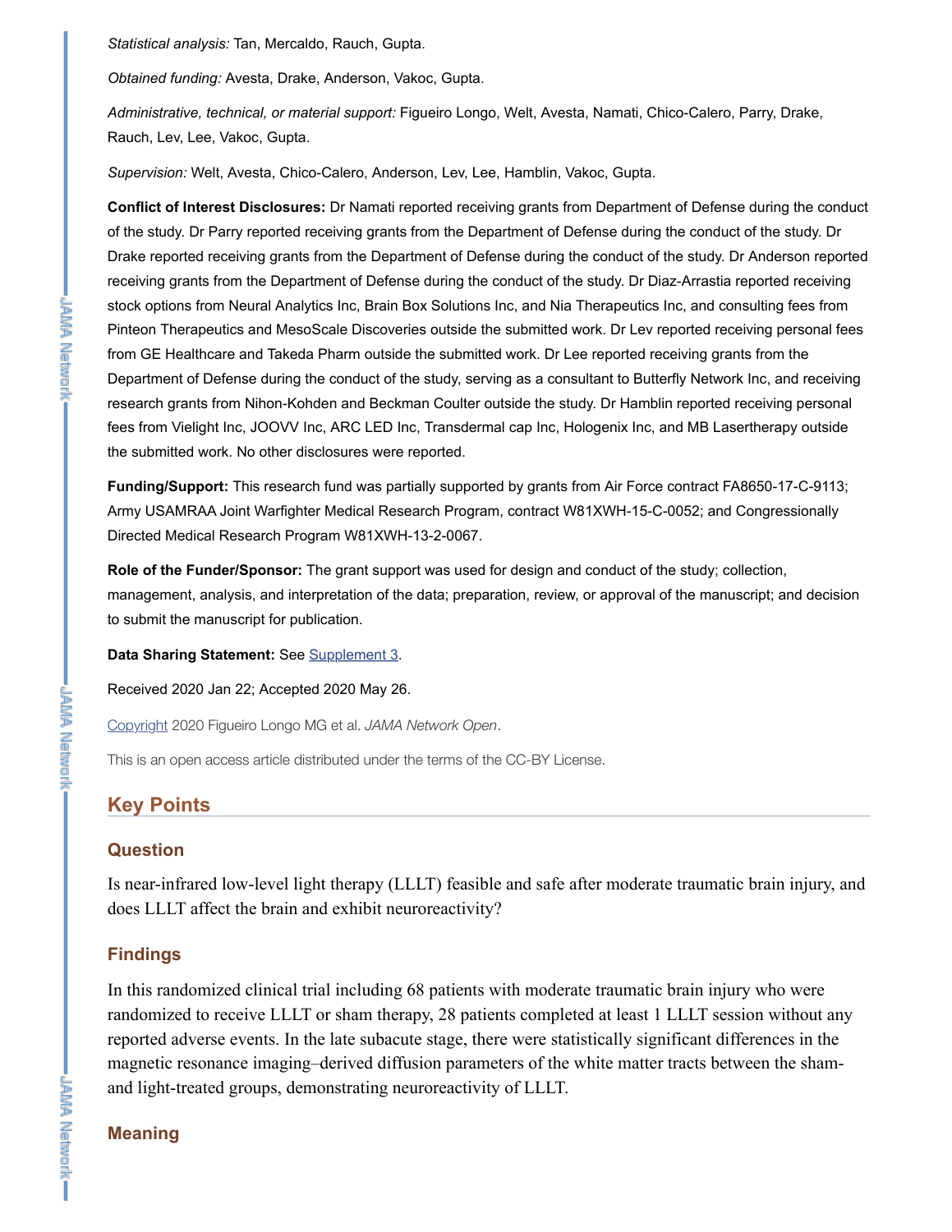The results of this clinical trial show that transcranial LLLT is feasible, safe, and affects the brain in a measurable manner.

# **Abstract**

#### **Importance**

Preclinical studies have shown that transcranial near-infrared low-level light therapy (LLLT) administered after traumatic brain injury (TBI) confers a neuroprotective response.

# **Objectives**

 $L_{\rm F2}$  and  $R_{\rm B2}$ 

**Library Namesor** 

 $\frac{1}{2}$  ,  $\frac{1}{2}$  ,  $\frac{1}{2}$  ,  $\frac{1}{2}$  ,  $\frac{1}{2}$  ,  $\frac{1}{2}$  ,  $\frac{1}{2}$ 

To assess the feasibility and safety of LLLT administered acutely after a moderate TBI and the neuroreactivity to LLLT through quantitative magnetic resonance imaging metrics and neurocognitive assessment.

# **Design, Setting, and Participants**

A randomized, single-center, prospective, double-blind, placebo-controlled parallel-group trial was conducted from November 27, 2015, through July 11, 2019. Participants included 68 men and women with acute, nonpenetrating, moderate TBI who were randomized to LLLT or sham treatment. Analysis of the response-evaluable population was conducted.

# **Interventions**

Transcranial LLLT was administered using a custom-built helmet starting within 72 hours after the trauma. Magnetic resonance imaging was performed in the acute (within 72 hours), early subacute (2-3 weeks), and late subacute (approximately 3 months) stages of recovery. Clinical assessments were performed concomitantly and at 6 months via the Rivermead Post-Concussion Questionnaire (RPQ), a 16-item questionnaire with each item assessed on a 5-point scale ranging from 0 (no problem) to 4 (severe problem).

# **Main Outcomes and Measures**

The number of participants to successfully and safely complete LLLT without any adverse events within the first 7 days after the therapy was the primary outcome measure. Secondary outcomes were the differential effect of LLLT on MR brain diffusion parameters and RPQ scores compared with the sham group.

# **Results**

Of the 68 patients who were randomized (33 to LLLT and 35 to sham therapy), 28 completed at least 1 LLLT session. No adverse events referable to LLLT were reported. Forty-three patients (22 men [51.2%]; mean [SD] age, 50.49 [17.44] years]) completed the study with at least 1 magnetic resonance imaging scan: 19 individuals in the LLLT group and 24 in the sham treatment group. Radial diffusivity (RD), mean diffusivity (MD), and fractional anisotropy (FA) showed significant time and treatment interaction at 3 month time point (RD: 0.013; 95% CI, 0.006 to 0.019; *P* < .001; MD: 0.008; 95% CI, 0.001 to 0.015; *P* = .03; FA: −0.018; 95% CI, −0.026 to −0.010; *P* < .001).The LLLT group had lower RPQ scores, but this effect did not reach statistical significance (time effect  $P = .39$ , treatment effect  $P = .61$ , and time  $\times$ treatment effect  $P = .91$ ).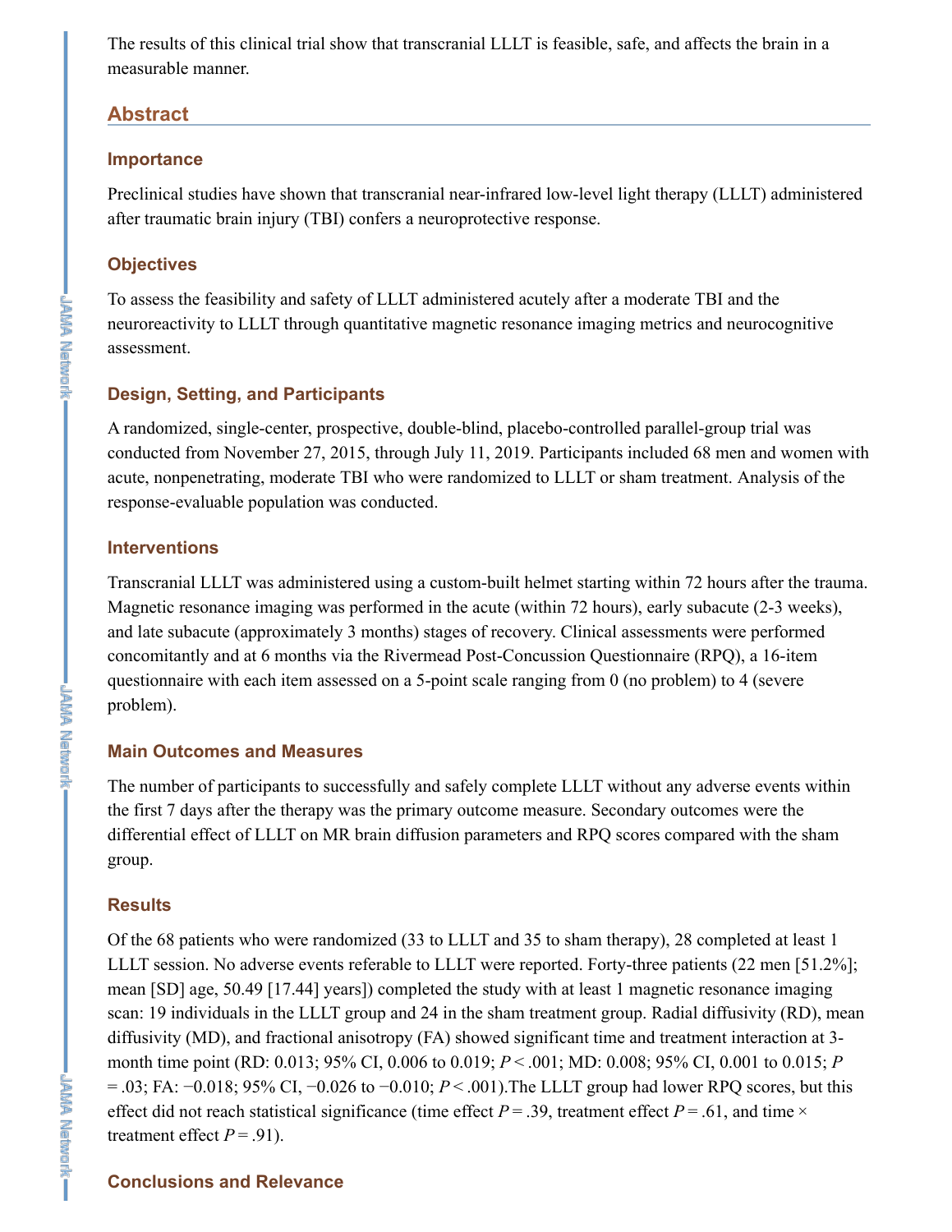In this randomized clinical trial, LLLT was feasible in all patients and did not exhibit any adverse events. Light therapy altered multiple diffusion tensor parameters in a statistically significant manner in the late subacute stage. This study provides the first human evidence to date that light therapy engages neural substrates that play a role in the pathophysiologic factors of moderate TBI and also suggests diffusion imaging as the biomarker of therapeutic response.

# **Trial Registration**

ClinicalTrials.gov Identifier: NCT02233413

# **Introduction**

Traumatic brain injury (TBI), a major cause of death and disability, is a significant public health problem in the US and worldwide. $\frac{1}{2}$ , Traumatic brain injury is defined as an external force-induced injury that may impair normal brain functions, such as memory, movement, sensation, and emotions. Such impairments, which are generally underrated and underreported, may have highly variable clinical presentation. $\frac{4}{3}$  Traumatic axonal injury is one of the primary pathophysiologic consequences of impact and acceleration injuries to the brain.<sup>5</sup> White matter tracts are particularly vulnerable to such injury, which may manifest as chemical and mechanical changes in the affected neurons. While these changes could trigger cell apoptosis and consequent neural disconnection, they may also resolve, leading to partial remyelination or even full recovery.  $6.7$  Thus, therapies that can induce recovery of myelin in axons after head trauma have been a target of research for several years. $\frac{8}{3}$ 

Low-level light therapy (LLLT) uses near-infrared (NIR) light, typically in the 600- to 1100-nm wavelength range, and is believed to elicit biostimulation mediated by mitochondrial light absorption. Specifically, cytochrome C oxidase, a large trans-membrane protein complex that is a part of the respiratory electron transport chain, is thought to absorb the light and upregulate adenosine triphosphate production. $9^{\circ}$  The NIR may also upregulate messenger molecules, including reactive oxygen species and nitric oxide, which in turn activate other transcription factors, such as nuclear factor-κβ and activator protein-1, that enter the nucleus and cause transcription of a range of new gene products.

Preclinical studies have explored LLLT in various subsystems, including its vascular and neuroprotective functions.  $\frac{10,11}{10}$  Some preclinical studies have further demonstrated improved functional recovery from TBI in animal models. One such study measured the neurologic injury severity score of mice exposed to a closed head diffuse axonal injury model of TBI. $^{12}$  Mice were treated 4 hours after TBI with LLLT using 4 optical wavelengths: 665, 730, 810, and 980 nm. The LLLT-treated group exhibited a better functional outcome than the sham group.

Herein, we report the results of what is, to our knowledge, the first prospective, randomized, interventional clinical trial of LLLT in the setting of acute (within 72 hours) moderate TBI in humans. The study was designed to assess the safety and feasibility of applying light therapy after moderate TBI and the neuroreactivity of the injured brain to light therapy based on quantitative magnetic resonance imaging (MRI) metrics and neurocognitive function assessment. We focused the trial on moderate TBI to enable easier MRI acquisition compared with patients who experienced severe TBI and are admitted to the neurointensive care unit. In addition, this TBI category ascertained significant injury to the brain and ruled out near-normal neurologic status, as might be seen in the setting of mild TBI.

# **Methods**

-Leader Naturals -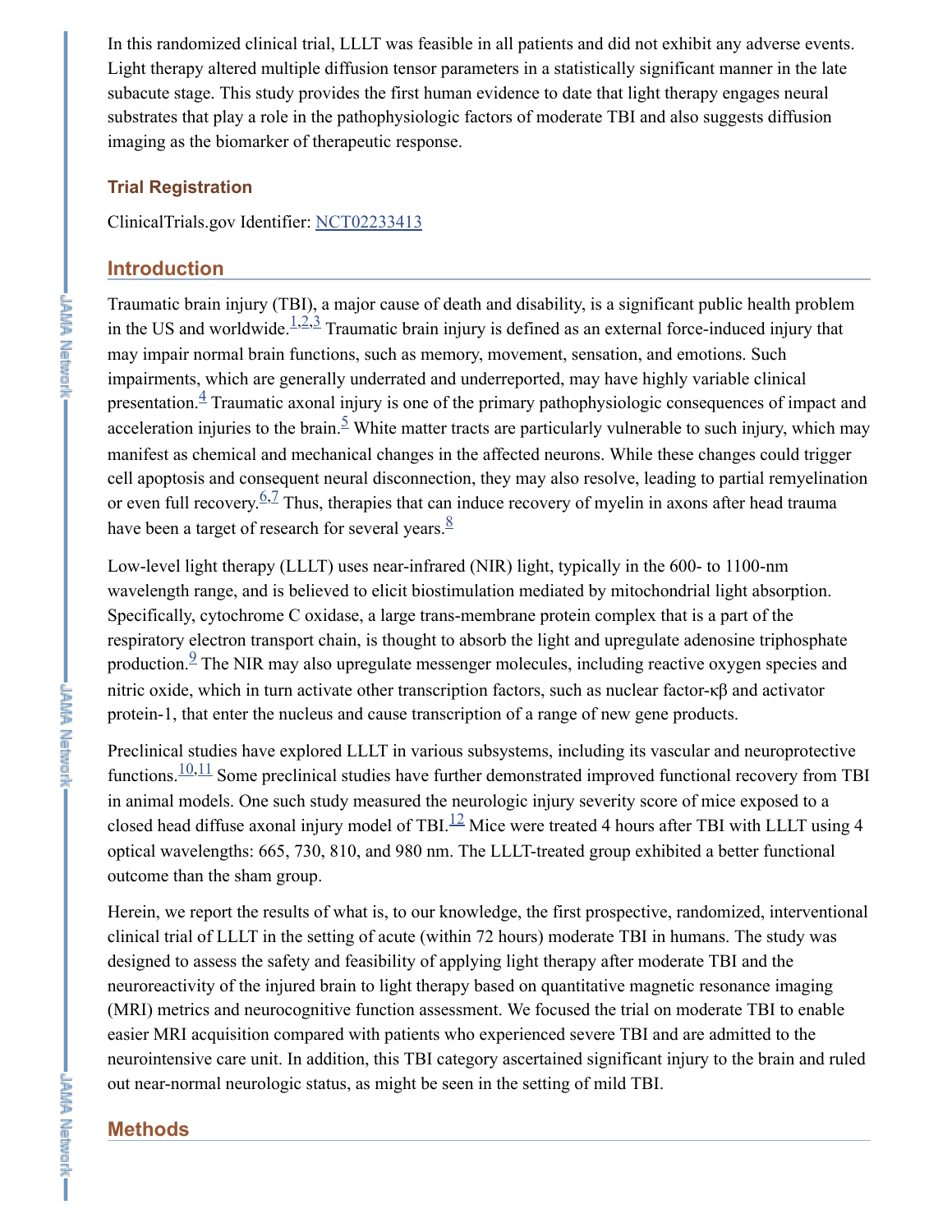From November 27, 2015, through July 11, 2019, we conducted a single-center, prospective, double-blind, placebo-controlled, parallel-group trial in which patients with moderate TBI were randomly assigned to LLLT or sham treatment. Patients were recruited in the emergency department of the Massachusetts General Hospital. This Health Insurance Portability and Accountability Act–compliant trial protocol was approved by the institutional review board at Massachusetts General Hospital and Human-Subject Research Protection Organization in the Department of Defense. Written informed consent was obtained. An independent steering committee, an independent data safety and monitoring board, and the ethics committee reviewed the trial regularly to assess conduct, progress, and safety. Participants received financial compensation. The trial protocol is available in Supplement 1. This study followed the Consolidated Standards of Reporting Trials (CONSORT) reporting guideline for randomized clinical trials.

A total of 4216 men and women aged 18 to 79 years with acute, blunt TBI were screened to recruit patients with moderate TBI within 72 hours of injury. Detailed inclusion and exclusion criteria are provided in the eMethods in Supplement 2. Upon enrollment, patients were randomized using an interactive, web-based response system with a block design of 9 groups of 10 patients, each with 1:1 assignment to either the LLLT or sham group (Figure 1). The principal investigator (R.G.) and other study staff (except for the designated study coordinator [M.G.F.L.]), the patients, and the outcomes assessors were blinded to the randomization.

# **Study Procedures**

Low-level light therapy, which was provided by a custom-built helmet outfitted with 18 clusters of 20 NIR light-emitting diodes (the eMethods in Supplement 2), was started within 72 hours after the TBI. Treatment was divided into 3 sessions of 20 minutes' duration with at least 12-hour intervals between the therapy sessions. The helmet provided an incident fluence of approximately 43 J/cm<sup>2</sup> (0.036 W/cm<sup>2</sup>  $\times$  20 minutes ×60 seconds/min = 43.2 J/cm<sup>2</sup>) to the scalp per 20-minute session. Based on known scalp/skull transmission of NIR light in cadavers, approximately 3% (or 1.3 J/cm<sup>2</sup>) of the incident fluence reached the cortical surface of the brain.

The sham treatment was delivered using the same helmet with the controller maintained on the control position during the application. This position guaranteed that the fans were switched on but the lightemitting diodes remained in the off position and did not produce any NIR light. Because the NIR light is nearly invisible to the human eye, clinical staff members in the room and participants were not able to detect whether light therapy was being given (eFigure 1 in Supplement 2).

Following the helmet application, a baseline brain MRI scan was performed for evaluation of the acute stage of the trauma. The images were acquired at the earliest opportunity, as soon as the patient was clinically stable to undergo the MRI scan (the eMethods in Supplement 2). Subsequently, we acquired 2 follow-up scans, 1 in the early (approximately 2-3 weeks after the trauma) and 1 in the late (approximately 3 months after the trauma) subacute stages of recovery. When an MRI scan could not be acquired on time because of any reason, it was performed as soon as feasible.

Detailed methods for assessing structural data are provided in the eMethods in Supplement 2. Briefly, we used brain imaging software (FreeSurfer; FreeSurfer Inc) to perform automated segmentation and cortical parcellation of the T1-weighted volumetric images. $\frac{13}{12}$  The presence of chronic white matter disease was evaluated using Fazekas scale, which is used to quantify chronic small-vessel ischemia disease based on T2 hyperintensity. $\frac{14}{1}$  The scale is split into periventricular and deep white matter, and the score ranges from 0 (no disease) to 3 (the most severe disease). A neuroradiologist (R.G.) evaluated the 3D T2-SPACE-FLAIR images to detect the presence of T2 hyperintensities and their degree (0, absent; 1, mild; 2,

-Lewer Namisak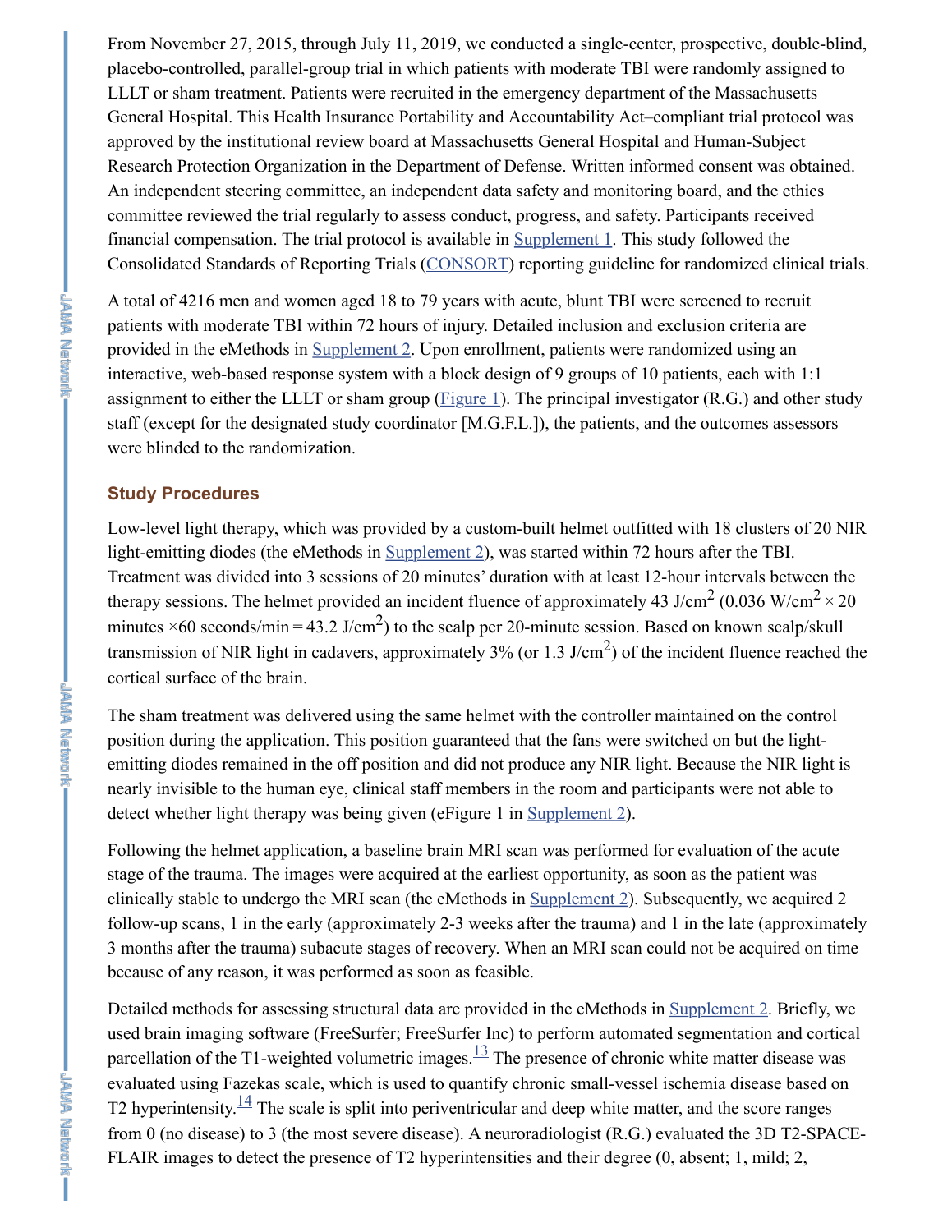moderate; and 3, severe). The longitudinal stream from the software Tracts Constrained by Underlying Anatomy (TRACULA) $\frac{15}{5}$  was used to automatically delineate 18 major white matter tracts in each participant.

For each white matter tract, 2 main diffusion parameters, namely, radial diffusivity (RD) and axial diffusivity (AD), were calculated. Radial diffusivity, in part, reflects the overall integrity of myelination in a tract (water diffuses more through demyelinated axonal membranes), while AD is a measure of overall axonal integrity (water diffuses less along sheared axons).  $\frac{16,17}{16}$  From the RD and AD values, which represent 2 independent parameters for each tract, 2 derived parameters—fractional anisotropy (FA) and mean diffusivity (MD)—were also calculated to obtain a measure of the overall health of a white matter tract.

Clinical assessments were performed using the Rivermead Post-Concussion Symptoms Questionnaire (RPQ)—a validated questionnaire to access postconcussion syndrome  $\frac{18,19}{18}$ —at baseline, 14 days, 3 months, and 6 months after the trauma. The RPQ is a 16-item self-assessment questionnaire completed via an in-person or phone interview. Each item in the questionnaire is assessed on a 5-point scale ranging from 0 (no problem) to 4 (severe problem). The questions in the RPQ can be grouped in 2 nonoverlapping sets: the RPQ-3 includes early, objective, physical symptoms, and the RPQ-13 group includes later, more cognitive and behavioral symptoms. The RPQ-3 encompasses headache, dizziness, nausea, and vomiting. The RPQ-13 includes questions evaluating noise sensitivity, sleep disturbance, fatigue, irritability, depressed mood, forgetfulness, poor concentration, longer thinking time, blurred vision, light sensitivity, double vision, and restlessness. The RPQ-3 score ranges from 0 to 12 (best to worst) and the RPQ-13 ranges from 0 to 52 (best to worst). The baseline RPQ score was assessed in the emergency department at the first opportunity when the patient became capable of answering the questions after their enrollment into the study.  $\frac{20}{2}$  Clinical data were collected through an electronic data-capture system with built-in checks to assess data integrity and flag missing values.

# **Outcome Measures and Hypotheses**

The outcome measures were safety profile of LLLT compared with the sham treatment and the effect of LLLT on diffusion parameters of the 18 major white matter tracts and the RPQ scores compared with the sham treatment. The null hypothesis was that there was no difference between the LLLT and sham treatment groups in terms of adverse events (safety), RPQ scores (clinical symptoms of TBI), and diffusion parameters (neuroreactivity).

Instead of using a more sophisticated neuropsychological test instrument, our study relied on the RPQ score. All patients in this study were enrolled in the emergency department, and the patient enrollment spanned more than 2.5 years. the specifics of the study design necessitated that the baseline neuropsychological test be administered in the emergency department. The RPQ is feasible for this setting: it is a rapid questionnaire, making it appropriate for use in the emergency department environment. The RPQ can be administered by any trained researcher at any time of the day, avoiding the necessity of a higher-level specialist to be available in the emergency department at all times. The RPQ also has good test-retest reliability. $\frac{20}{10}$  The study was powered to show neuroreactivity using quantitative MRI metrics. Specifically, the study was not powered to show statistically significant differences on clinical outcome measures or any neuropsychological parameters. The variability of clinical and/or behavioral measures would have necessitated a much larger patient enrollment.

#### **Statistical Analysis**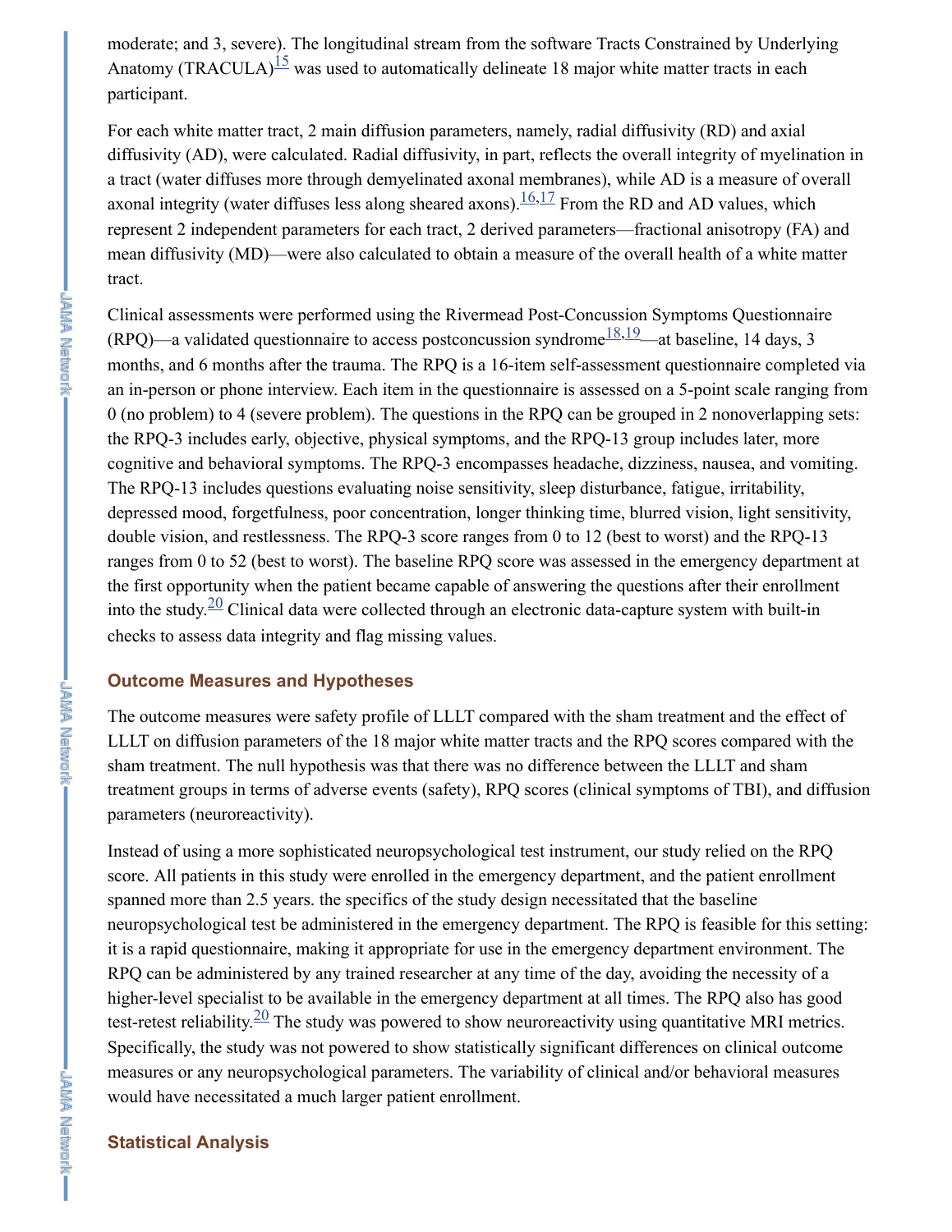All statistical analyses were performed using R, version 3.6.0 (The R Foundation for Statistical Computing). Differences and associations were considered statistically significant at a 2-tailed *P* < .05. All results are presented as mean (SD) unless noted otherwise. Baseline differences across groups were compared using 1-way analysis of variance for continuous variables (eg, age and RPQ scores) and via  $\chi^2$ test for categorical variables.

To test neuroreactivity of LLLT via its effect on the diffusion tensor parameters, we used a linear mixedeffect (LME) model with treatment (LLLT vs sham) and time point (acute, early subacute, and late subacute) as fixed effects and tract and time point nested within each patient as random effects. All patients with at least 1 MRI were included in this analysis. Conformity of the data to statistical assumptions was checked by investigating QQ plots of the data. Linear mixed-effect models, which are akin to multiple regression models that can account for correlations due to repeated measures, have several advantages in this context. Linear mixed-effect modeling allowed us to pool all of the data across treatment groups and 3 time points, as well as across all 18 tracts, to examine associations robustly. Moreover, because the LME model allows partially repeated measures, it can accommodate data from patients with missing time points (eg, missing MRI sequences). In addition, the LME model treats each time point as a separate variable. Therefore, any baseline difference in diffusion tensor imaging parameters across the LLLT and sham groups did not confound the overall analysis, enabling one to robustly identify differences in diffusion tensor imaging parameters across the treatment groups while explicitly accounting for repeated measurements, within-tract and within-patient correlations, and missing time points.

A similar LME model (treatment group and time point as fixed effects, and patient as a random effect) was used to test for the effect of LLLT on clinical symptoms). The *P* values for the fixed effects in the LME model were calculated using a type III analysis of variance table with the Satterthwaite degrees of freedom method. $\frac{21}{2}$ 

# **Results**

Of the 4216 patients screened, 344 patients met the inclusion/exclusion criteria and 68 were enrolled in the study between 2015 and 2018. Nine patients discontinued the study before any study-specific procedures were performed because they either withdrew consent  $(n=5)$  or were lost to follow-up  $(n=4)$  before their first LLLT session. The remaining 59 patients were assigned to LLLT or sham treatment groups. An additional 16 patients were lost to follow-up or withdrew consent before the first MRI scan. Forty-three patients (21 [48.8%] women, 22 [51.2%] men; mean [SD] age, 50.5 [17.4] years) had at least 1 MRI scan, and 40 patients completed MRI scans at least at 2 points: 18 in the LLLT group and 22 in the sham group ( Figure 1).

All of the 68 included patients were selected based on abnormal findings from head computed tomographic imaging. Their Glasgow Coma Scale score at hospital admission ranged between 13 and 15, except for 1 patient (1.5%) who was intubated before arriving at the hospital, and the Glasgow Coma Scale score was assessed after extubation. Twelve patients (17.6%) were under the influence of alcohol or drugs at the time of evaluation, which could be a confounder for the Glasgow Coma Scale evaluation. During the course of hospitalization, 6 patients (8.8%) needed intensive care unit support and 32 patients (47.1%) needed physical or occupational therapy (Table 1). All patients received whatever supportive treatment was needed for their TBI and other associated injuries following the hospital guidelines and the judgment of their care team. Thirty-eight patients (55.9%) received antiepileptic drug treatment during the first 7 days for seizure prophylaxis ( $Table 1$ ; eTable 1 in  $Supplement 2$ ). For the 43 patients included in our analysis, there were no substantial differences between the groups at baseline in terms of demographics (age and sex), nature of injury, or clinical findings (Table 1; eTable 1 in Supplement 2).

**- Library Newser**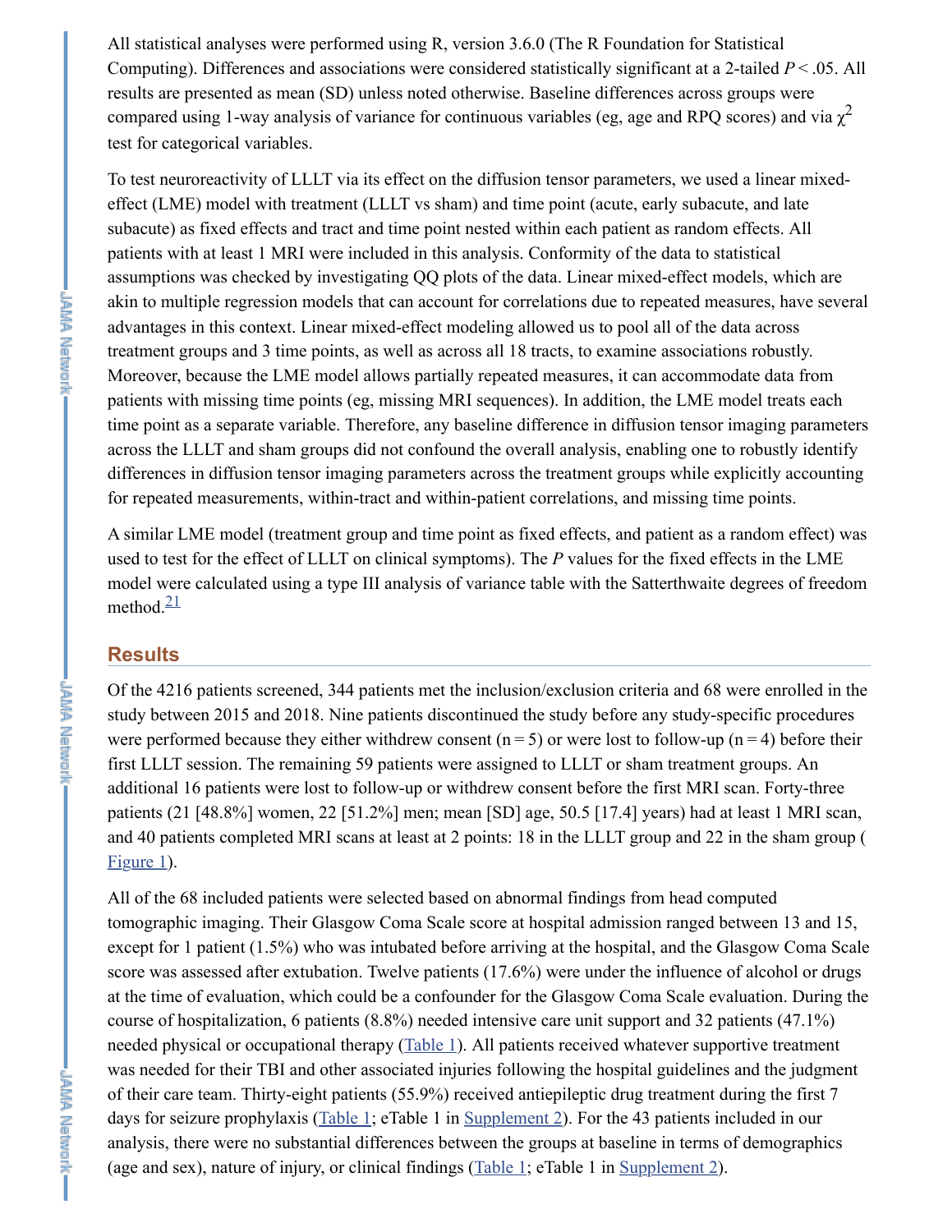# **Feasibility and Safety**

In this study, 28 patients received LLLT. We were able to obtain conclusive, self-reported safety data via interviews from 19 of these patients and no adverse events referable to LLLT were identified. For the remaining 9 patients, direct phone calls or other methods to contact them failed. We reviewed their medical records and primary care physician notes for any reported adverse events or hospital admissions. No such adverse events were identified by this review of records. We, therefore, assumed them to be free of any adverse events referable to LLLT.

All 18 patients who successfully completed LLLT were able to do so without any complications. The helmet application was feasible even in patients with subgaleal hemorrhage, soft tissue swelling, and small dressings applied to portions of the head. Some patients found the helmet to be tight and noted that they would have preferred a slightly bigger helmet. There were no adverse events associated with the helmet application in either group. The symptoms described by the patients during their RPQ interview were all common symptoms of TBI.

There was a progressive decrease in RPQ-3 symptom severity score—reflective of 3 objective symptoms (ie, headache, dizziness, and nausea/vomiting)—throughout the study up to the 6-month follow-up (mean [SD] sham: 4.5 [3.1] in the acute phase vs 2.5 [3.3] at 6 months, LLLT: 3.9 [3.2] vs 0.8 [1.7], and LME time effect,  $P < 01$ ) (treatment:  $P = .40$  and time  $\times$  treatment:  $P = .97$ ). Across both groups, there was no statistically significant decrease in time effect with RPQ-13 ( $P = .91$ ) (treatment:  $P = .67$ , and time  $\times$ treatment:  $P = .89$ ) and RPO-total ( $P = .39$ ) (treatment:  $P = .61$ , and time  $\times$  treatment:  $P = .91$ ). Even though there was an apparent reduction in all 3 symptom scores in the LLLT group, this difference did not reach statistical significance (treatment effects  $P > .40$ , and time  $\times$  treatment interaction  $P > .89$  for all 3 RPQ measures (Figure 2). That TBI symptom severity was comparable across the LLLT and sham groups over time suggests the safety of LLLT in the acute stage of trauma.

#### **Neuroreactivity**

One MRI scan was deemed low quality and excluded from analysis; for the remaining 42 patients (18 in the LLLT group and 24 in the sham group), there was at least 1 MRI scan available for quantitative analysis. A summary of all diffusion parameters is presented in eTable 2 in Supplement 2.

Table 2 presents the point estimates for the fixed effects (time, treatment group, and their interaction) from the LME model for diffusion parameters at different stages of recovery and for different treatment groups (LLLT and sham). The variance components of the random effects are given in eTable 3 in Supplement 2. Temporal trajectories of each tract are shown in eFigure 2 in Supplement 2. Passage of time had a statistically significant effect on all diffusion parameters except RD, irrespective of light or sham treatment status. The probability that the manifested temporal evolution (*Figure 3*) could arise purely from chance was computed by LME model to be 0.11, 0.02, 0.04, and 0.02 for RD, AD, MD, and FA, respectively. In addition, all diffusion parameters except AD were modulated by treatment status. The probability that the exhibited interaction between time and treatment status (Figure 3) could arise purely from chance was RD  $(P < .001)$ , AD ( $P = .47$ ), MD ( $P < .001$ ), and FA ( $P < .001$ ). Our results show that the temporal evolution of all diffusion parameters (except RD) was modulated by time course, and further impacted by light treatment for all parameters except AD.

In both groups, a time-dependent evolution of all diffusion parameters (AD, RD, MD, and FA) was evident even at the subacute stage for FA ( $-0.006$ , 95% CI,  $-0.011$  to  $-0.001$ ;  $P = .02$ ), but not for RD ( $P = .06$ ), AD ( $P = .44$ ), or MD ( $P = .49$ ) (Table 2; Figure 3). Time-dependent change in all 4 parameters across both groups reached statistical significance in the late subacute stage for AD ( $P = .04$ ), RD ( $P < .001$ ), MD ( $P$  $<$  0.01), and FA (*P* = 0.04).

 $\frac{1}{2}$  ,  $\frac{1}{2}$  ,  $\frac{1}{2}$  ,  $\frac{1}{2}$  ,  $\frac{1}{2}$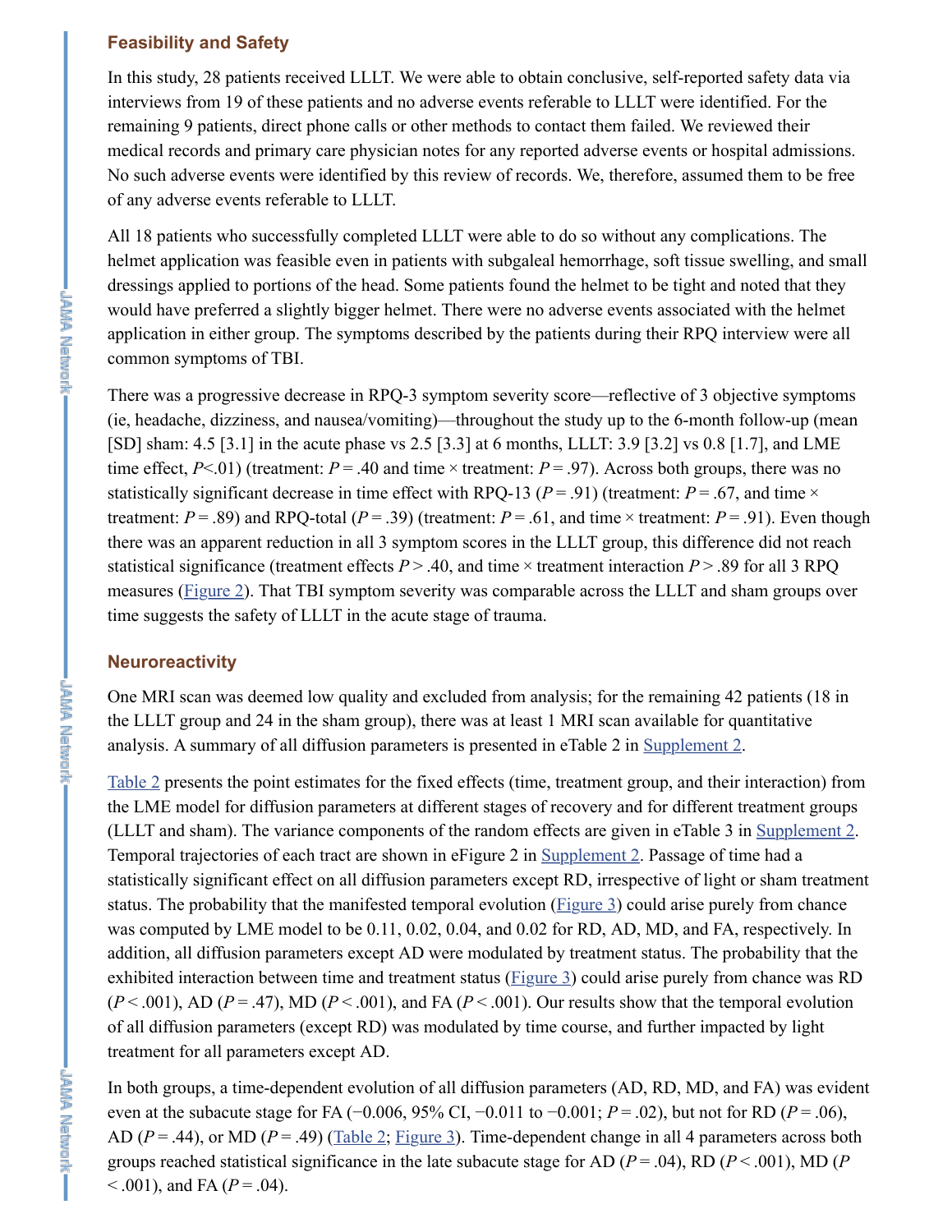When considered across all time points (ie, without taking into account any time-dependent evolution of parameters), LLLT did not have a significant effect on diffusion parameters (treatment effect *P* > .80 for all 4 parameters). However, there was a time and treatment interaction effect at the late subacute stage for RD (0.013; 95% CI, 0.006-0.019; *P* < .001), MD (0.008; 95% CI, 0.001-0.015; *P* = .03), and FA (−0.018; 95% CI,  $-0.026$  to  $-0.010$ ;  $P < .001$ ), but not for AD ( $-0.001$ ; 95% CI,  $-0.014$  to 0.012,  $P = .84$ ).

Accounting for sex, age, or for variable lengths of white matter tracts by normalizing diffusion tensor imaging parameters by the length of each tract did not change these results. Our results demonstrate that LLLT modulates the temporal evolution of RD, MD, and FA.

# **Discussion**

Consistent with our primary hypothesis, this study indicated the feasibility and safety of LLLT for patients with moderate TBI. Low-level light exposure is purported to confer beneficial vascular and neuroprotective effects. This beneficial effect is supported by multiple preclinical studies in animal models.  $\frac{10,11,12,22,23,24}{1}$  The first clinical study of LLLT, which targeted ischemic stroke (NEST-1),  $\frac{25}{1}$ delivered light through a handheld device placed against the shaved scalp at 20 predetermined locations for 2 minutes at each location. In NEST-1, the treated group showed improvements on the National Institutes of Health Stroke Severity scale over the study timeframe (ie, baseline and 5, 30, 60, and 90 days after stroke). A follow-up study of 660 patients (NEST-2) $\frac{26}{}$  demonstrated the benefit of the LLLT, which was statistically significant after controlling for several confounding variables (advanced age, multiple strokes, and more severe strokes).  $27$  NEST-3 was terminated after an interim analysis showed no difference in the primary end point between the transcranial laser therapy and sham groups. $\frac{28}{3}$ 

Despite these studies, a fundamental question about the neuroreactivity of LLLT remains. Our results provide what is, to our knowledge, the first direct evidence that trans-cranial LLLT targets and engages neural substrates that play an integral role in the pathophysiologic effects of moderate TBI.

Our observation that LLLT modulates temporal evolution of radial diffusivity supports the notion that light therapy affects myelin repair pathways. The process of demyelination/remyelination is distinct from axonal damage to a neuron. Therefore, changes in RD and AD can be decoupled as they are governed by distinct pathophysiologic mechanisms. Because the temporal evolution of RD, but not AD, is statistically significantly affected by light therapy, our results suggest that these 2 processes are differentially affected by NIR light for moderate TBI. Since the degree of damage to the axons and surrounding myelin is a function of the severity of the neurotrauma, our observations should not be generalized to mild or severe TBI.

The decrease in FA at the late subacute phase could be interpreted as an indication that NIR aggravates or amplifies the injury. However, the clinical evolution  $(Figure 2)$  does not support this since the RPQ scores at 6 months were lower in the LLLT group. Moreover, the total NIR light dose deployed in this study is less than the established threshold dose when light may cause cell retardation and potential neural damage. $\frac{29}{9}$  A prior animal model of myelin remodeling has shown a U-shaped evolution of the FA and RD, where a decrease in FA and an increase in RD precedes an increase in FA and a decrease in RD.<sup>30</sup> That is, neurons pass through intense demyelination and remyelination processes over the recovery period. Therefore, it is possible that our late subacute phase (3 months) may coincide with the period during which initial decrease in FA (ie, early demyelination) is evident, and that our imaging timeline may not reflect the whole evolution of remyelination.

# **Limitations**

 $\frac{1}{2}$  ,  $\frac{1}{2}$  ,  $\frac{1}{2}$  ,  $\frac{1}{2}$  ,  $\frac{1}{2}$  ,  $\frac{1}{2}$  ,  $\frac{1}{2}$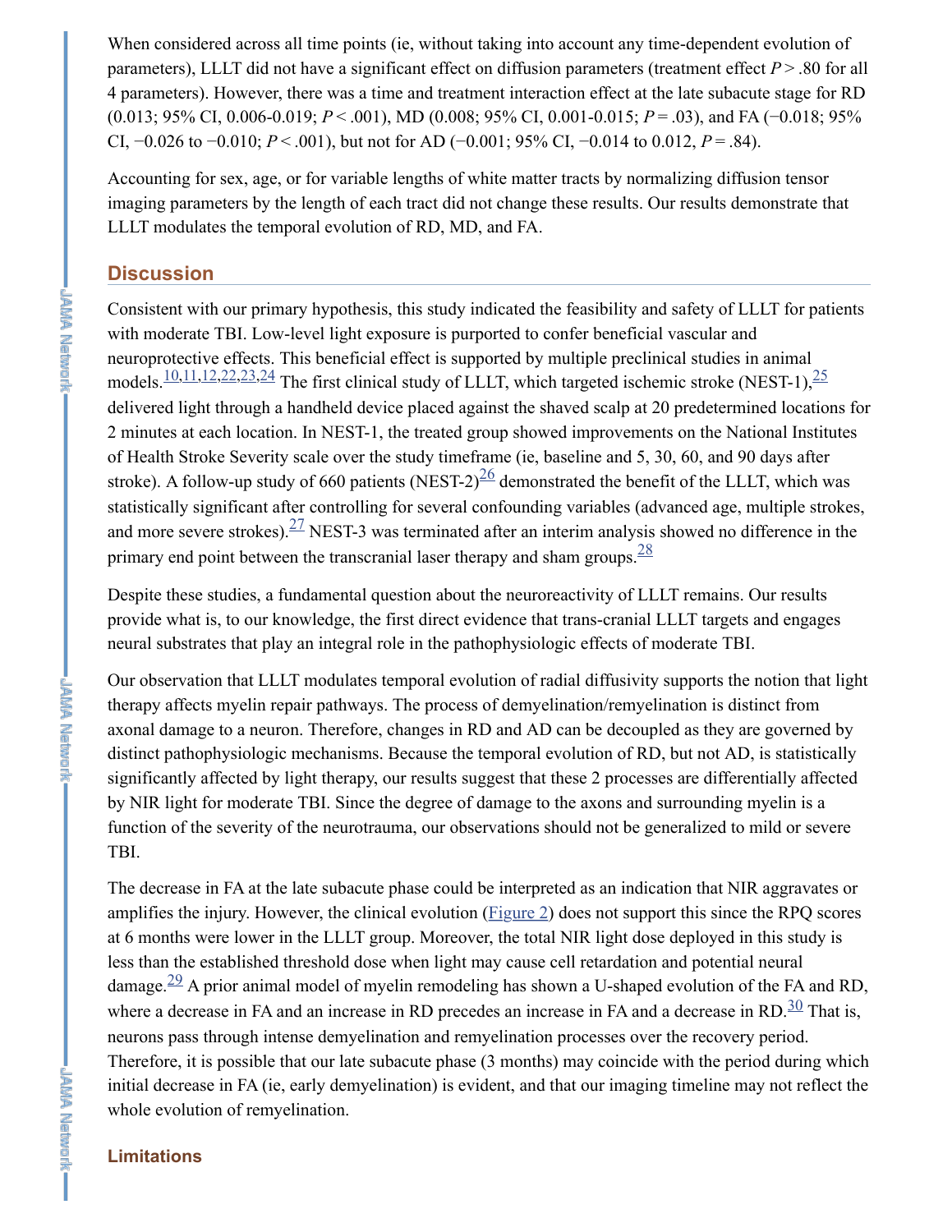The study has limitations. First, our study was not designed to explore the physiologic underpinnings of the observed light-mediated biomodulation. It was also not sufficiently powered to assess the efficacy of LLLT in improving the symptom burden after moderate TBI. We studied a relatively small number of patients, partly because moderate TBI is an uncommon trauma category: less than 10% of the screened individuals during the recruitment period were eligible for our study. The relatively modest sample size in our study does not permit one to definitively conclude that LLLT will produce any clinically significant effects. The logical next steps after establishing feasibility, safety, and neuroreactivity—outcomes that our study prove—are to understand the pathophysiologic basis for neuroreactivity and study the effect of LLLT on clinical outcome measures using a larger, possibly multicenter, clinical trial.

To guide any future studies, it is instructive to estimate the sample size required to demonstrate the effect of LLLT on the RPQ score. Using the current data, we calculated the required sample size to detect a statistically significant difference in 6-month RPQ scores between the sham vs LLLT groups. We will need data from 50 patients in each group to detect a statistically significant difference in RPQ-13 score and 70 patients to detect a difference in the total RPQ score, with 0.80 statistical power.

Another limitation of our study is the lack of 6- or 12-month follow-up MRI scans. In retrospect, such a long-term follow-up of an acute intervention would have been revealing as it would have provided more information regarding the evolution of diffusion parameters and the ability of LLLT in modulating the parameters over an extended period of time. Edlow et al $\frac{31}{2}$  reported a complex longitudinal association between diffusion parameters and TBI outcome: depending on the tract evaluated, higher or lower values can estimate better or worse outcomes in the acute or subacute phase (defined as 13-97 days) of the trauma.

# **Conclusions**

Taken together, studies to date reinforce the need for long-term follow-up, and future multicenter clinical trials are warranted to quantitatively assess the efficacy of NIR LLLT for alleviating the symptoms of TBI. Our results show the feasibility and safety of conducting such a trial and provide a rationale for it.

# **Notes**

**I Library Network** 

**- Library Newsork** 

**Supplement 1.**

**Trial Protocol**

**Supplement 2.**

**eMethods.** Detailed Methods

**eReferences**

**eTable 1.** Demographic and Clinical Characteristics of Participants at Enrollment Into the Study

**eTable 2.** Summary of the Brain Diffusion Parameters Based on the Time-Point and Treatment Group

**eTable 3.** Random Effects and Other Statistical Parameters Derived From the Linear Mixed Effect Model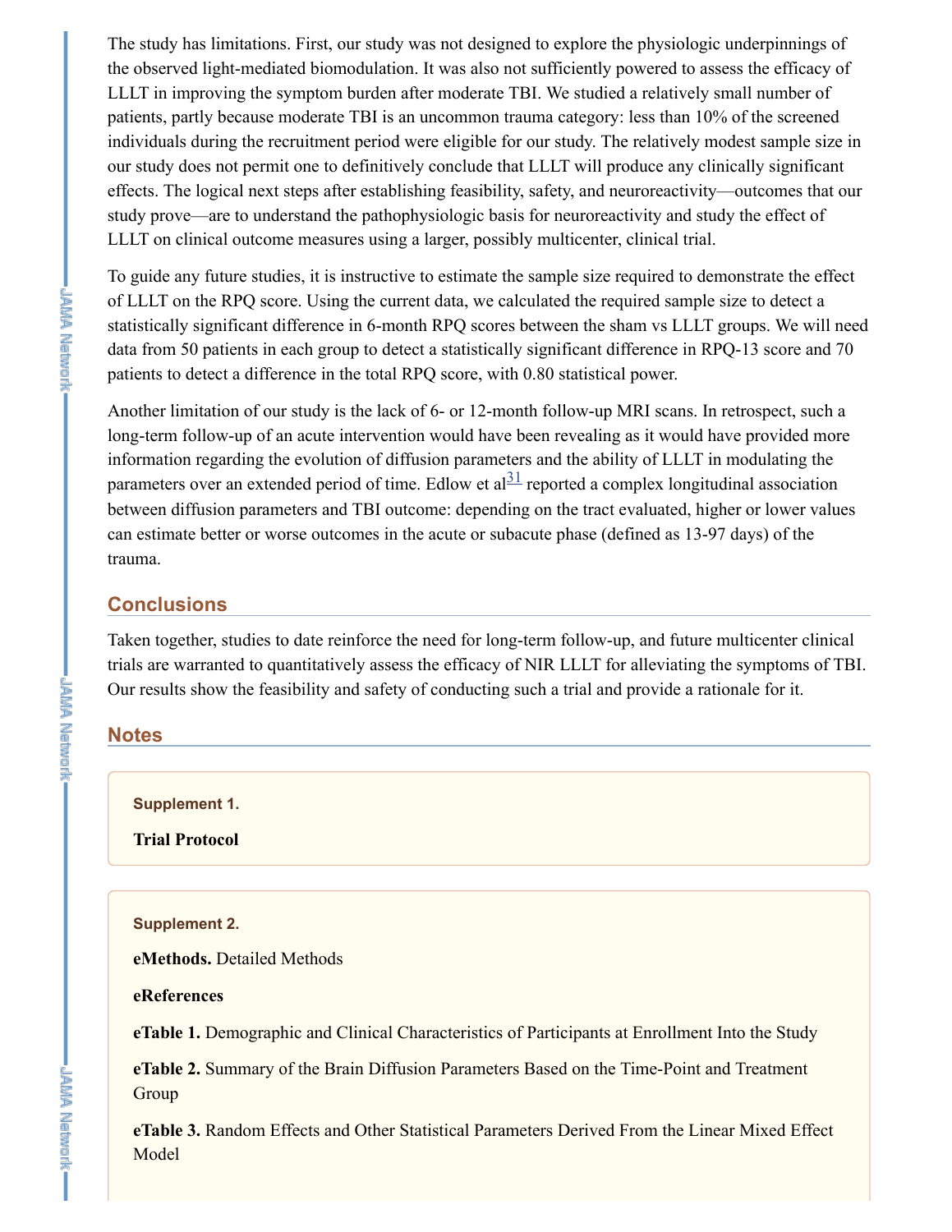**eFigure 1.** LLLT Helmet

**eFigure 2.** Temporal Evolution of Each of the 18 Individual White Matter Tracts

**Supplement 3.**

**Data Sharing Statement**

# **References**

**I** Library Marsack

**Library Namerick** 

1. Ewing-Cobbs L, Johnson CP, Juranek J, et al. . Longitudinal diffusion tensor imaging after pediatric traumatic brain injury: Impact of age at injury and time since injury on pathway integrity. *Hum Brain Mapp*. 2016;37(11):3929-3945. doi:10.1002/hbm.23286 [PMCID: PMC5053864] [PubMed: 27329317] [CrossRef: 10.1002/hbm.23286]

2. Centers for Disease Control and Prevention Surveillance Report of Traumatic Brain Injury–Related Emergency Department Visits, Hospitalizations, and Deaths. 2014. Updated 2019. Accessed April 4, 2020. https://www.cdc.gov/traumaticbraininjury/pdf/TBI-Surveillance-Report-508.pdf

3. Defense and Veterans Brain Injury Center DoD TBI Worldwide Numbers for TBI. Updated 2019. Accessed April 4, 2020. https://dvbic.dcoe.mil/dod-worldwide-numbers-tbi

4. Marr AL, Coronado VG. *Central Nervous System Injury Surveillance Data Submission Standards— 2002.* Centers for Disease Control and Prevention, National Center for Injury Prevention and Control; 2004.

5. Reeves TM, Phillips LL, Povlishock JT. Myelinated and unmyelinated axons of the corpus callosum differ in vulnerability and functional recovery following traumatic brain injury. *Exp Neurol*. 2005;196(1):126-137. doi:10.1016/j.expneurol.2005.07.014 [PubMed: 16109409] [CrossRef: 10.1016/j.expneurol.2005.07.014]

6. Armstrong RC, Mierzwa AJ, Marion CM, Sullivan GM. White matter involvement after TBI: clues to axon and myelin repair capacity. *Exp Neurol*. 2016;275(Pt 3):328-333. doi:10.1016/j.expneurol.2015.02.011 [PubMed: 25697845] [CrossRef: 10.1016/j.expneurol.2015.02.011]

7. Mierzwa AJ, Marion CM, Sullivan GM, McDaniel DP, Armstrong RC. Components of myelin damage and repair in the progression of white matter pathology after mild traumatic brain injury. *J Neuropathol Exp Neurol*. 2015;74(3):218-232. doi:10.1097/NEN.0000000000000165 [PMCID: PMC4327393] [PubMed: 25668562] [CrossRef: 10.1097/NEN.0000000000000165]

8. Thunshelle C, Hamblin MR. Transcranial low-level laser (light) therapy for brain injury. *Photomed Laser Surg*. 2016;34(12):587-598. doi:10.1089/pho.2015.4051 [PMCID: PMC5180077] [PubMed: 28001759] [CrossRef: 10.1089/pho.2015.4051]

9. Capaldi RA. Structure and function of cytochrome C oxidase. *Annu Rev Biochem*. 1990;59(1):569-596. doi:10.1146/annurev.bi.59.070190.003033 [PubMed: 2165384] [CrossRef: 10.1146/annurev.bi.59.070190.003033]

10. Bossini PS, Fangel R, Habenschus RM, et al. . Low-level laser therapy (670 nm) on viability of random skin flap in rats. *Lasers Med Sci*. 2009;24(2):209-213. doi:10.1007/s10103-008-0551-5 [PubMed: 18351431] [CrossRef: 10.1007/s10103-008-0551-5]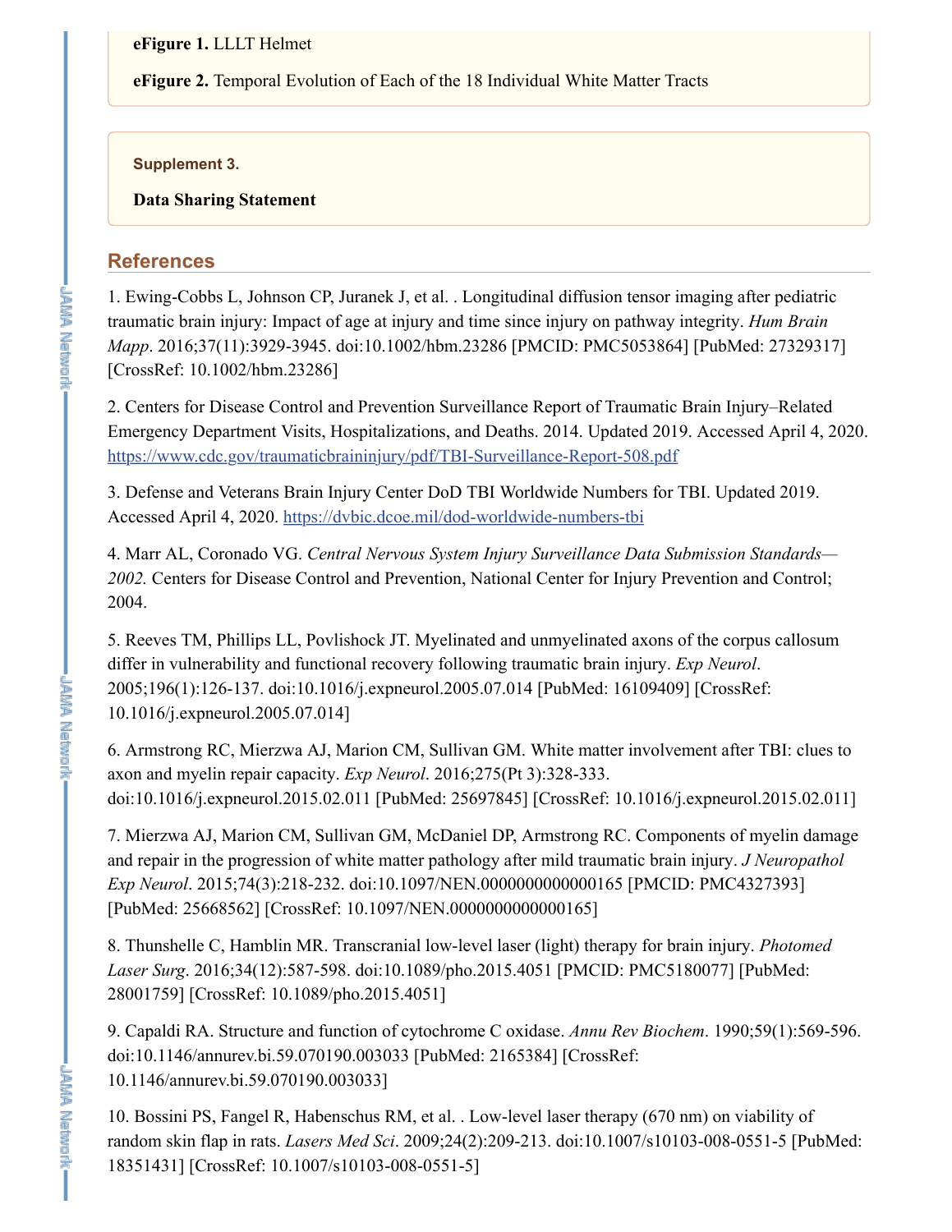11. Corazza AV, Jorge J, Kurachi C, Bagnato VS. Photobiomodulation on the angiogenesis of skin wounds in rats using different light sources. *Photomed Laser Surg*. 2007;25(2):102-106. doi:10.1089/pho.2006.2011 [PubMed: 17508845] [CrossRef: 10.1089/pho.2006.2011]

12. Wu Q, Xuan W, Ando T, et al. . Low-level laser therapy for closed-head traumatic brain injury in mice: effect of different wavelengths. *Lasers Surg Med*. 2012;44(3):218-226. doi:10.1002/lsm.22003 [PMCID: PMC3397203] [PubMed: 22275301] [CrossRef: 10.1002/lsm.22003]

13. Reuter M, Schmansky NJ, Rosas HD, Fischl B. Within-subject template estimation for unbiased longitudinal image analysis. *Neuroimage*. 2012;61(4):1402-1418. doi:10.1016/j.neuroimage.2012.02.084 [PMCID: PMC3389460] [PubMed: 22430496] [CrossRef: 10.1016/j.neuroimage.2012.02.084]

14. Fazekas F, Chawluk JB, Alavi A, Hurtig HI, Zimmerman RA. MR signal abnormalities at 1.5 T in Alzheimer's dementia and normal aging. *AJR Am J Roentgenol*. 1987;149(2):351-356. doi:10.2214/ajr.149.2.351 [PubMed: 3496763] [CrossRef: 10.2214/ajr.149.2.351]

15. Yendiki A, Reuter M, Wilkens P, Rosas HD, Fischl B. Joint reconstruction of white-matter pathways from longitudinal diffusion MRI data with anatomical priors. *Neuroimage*. 2016;127(127):277-286. doi:10.1016/j.neuroimage.2015.12.003 [PMCID: PMC4755874] [PubMed: 26717853] [CrossRef: 10.1016/j.neuroimage.2015.12.003]

16. Song S-K, Sun S-W, Ramsbottom MJ, Chang C, Russell J, Cross AH. Dysmyelination revealed through MRI as increased radial (but unchanged axial) diffusion of water. *Neuroimage*. 2002;17(3):1429- 1436. doi:10.1006/nimg.2002.1267 [PubMed: 12414282] [CrossRef: 10.1006/nimg.2002.1267]

17. Aung WY, Mar S, Benzinger TL. Diffusion tensor MRI as a biomarker in axonal and myelin damage. *Imaging Med*. 2013;5(5):427-440. doi:10.2217/iim.13.49 [PMCID: PMC4004089] [PubMed: 24795779] [CrossRef: 10.2217/iim.13.49]

18. King NS, Crawford S, Wenden FJ, Moss NEG, Wade DT. The Rivermead Post Concussion Symptoms Questionnaire: a measure of symptoms commonly experienced after head injury and its reliability. *J Neurol*. 1995;242(9):587-592. doi:10.1007/BF00868811 [PubMed: 8551320] [CrossRef: 10.1007/BF00868811]

19. Ingebrigtsen T, Waterloo K, Marup-Jensen S, Attner E, Romner B. Quantification of post-concussion symptoms 3 months after minor head injury in 100 consecutive patients. *J Neurol*. 1998;245(9):609-612. doi:10.1007/s004150050254 [PubMed: 9758300] [CrossRef: 10.1007/s004150050254]

20. Eyres S, Carey A, Gilworth G, Neumann V, Tennant A. Construct validity and reliability of the Rivermead Post-Concussion Symptoms Questionnaire. *Clin Rehabil*. 2005;19(8):878-887. doi:10.1191/0269215505cr905oa [PubMed: 16323387] [CrossRef: 10.1191/0269215505cr905oa]

21. Satterthwaite FE. An approximate distribution of estimates of variance components. *Biometrics*. 1946;2(6):110-114. doi:10.2307/3002019 [PubMed: 20287815] [CrossRef: 10.2307/3002019]

22. Zhang R, Mio Y, Pratt PF, et al. . Near infrared light protects cardiomyocytes from hypoxia and reoxygenation injury by a nitric oxide dependent mechanism. *J Mol Cell Cardiol*. 2009;46(1):4-14. doi:10.1016/j.yjmcc.2008.09.707 [PMCID: PMC2640422] [PubMed: 18930064] [CrossRef: 10.1016/j.yjmcc.2008.09.707]

23. Hemvani N, Chitnis DS, Bhagwanani NS. Helium-neon and nitrogen laser irradiation accelerates the phagocytic activity of human monocytes. *Photomed Laser Surg*. 2005;23(6):571-574. doi:10.1089/pho.2005.23.571 [PubMed: 16356149] [CrossRef: 10.1089/pho.2005.23.571]

**Liber Zaman** 

 $-L$  by  $\mathcal{F}$  and  $\mathcal{F}$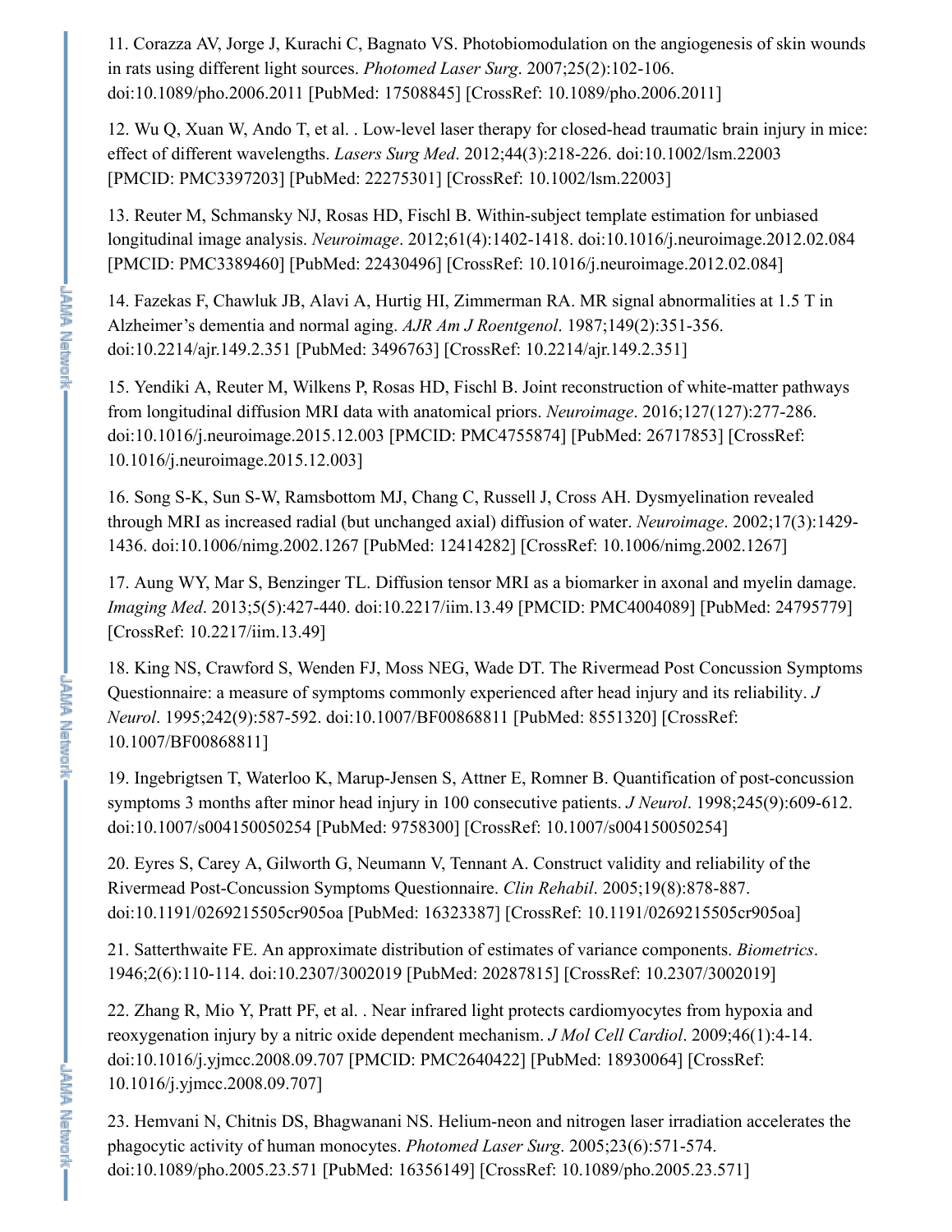24. Liang HL, Whelan HT, Eells JT, et al. . Photobiomodulation partially rescues visual cortical neurons from cyanide-induced apoptosis. *Neuroscience*. 2006;139(2):639-649. doi:10.1016/j.neuroscience.2005.12.047 [PubMed: 16464535] [CrossRef: 10.1016/j.neuroscience.2005.12.047]

25. Lampl Y, Zivin JA, Fisher M, et al. . Infrared laser therapy for ischemic stroke: a new treatment strategy: results of the NeuroThera Effectiveness and Safety Trial-1 (NEST-1). *Stroke*. 2007;38(6):1843- 1849. doi:10.1161/STROKEAHA.106.478230 [PubMed: 17463313] [CrossRef: 10.1161/STROKEAHA.106.478230]

26. Zivin JA, Albers GW, Bornstein N, et al. ; NeuroThera Effectiveness and Safety Trial-2 Investigators . Effectiveness and safety of transcranial laser therapy for acute ischemic stroke. *Stroke*. 2009;40(4):1359- 1364. doi:10.1161/STROKEAHA.109.547547 [PubMed: 19233936] [CrossRef: 10.1161/STROKEAHA.109.547547]

27. Huisa BN, Stemer AB, Walker MG, Rapp K, Meyer BC, Zivin JA; NEST-1 and -2 investigators . Transcranial laser therapy for acute ischemic stroke: a pooled analysis of NEST-1 and NEST-2. *Int J Stroke*. 2013;8(5):315-320. doi:10.1111/j.1747-4949.2011.00754.x [PMCID: PMC3345315] [PubMed: 22299818] [CrossRef: 10.1111/j.1747-4949.2011.00754.x]

28. Hacke W, Schellinger PD, Albers GW, et al. ; NEST 3 Committees and Investigators . Transcranial laser therapy in acute stroke treatment: results of neurothera effectiveness and safety trial 3, a phase III clinical end point device trial. *Stroke*. 2014;45(11):3187-3193. doi:10.1161/STROKEAHA.114.005795 [PubMed: 25293665] [CrossRef: 10.1161/STROKEAHA.114.005795]

29. Sommer AP, Pinheiro ALB, Mester AR, Franke R-P, Whelan HT. Biostimulatory windows in lowintensity laser activation: lasers, scanners, and NASA's light-emitting diode array system. *J Clin Laser Med Surg*. 2001;19(1):29-33. doi:10.1089/104454701750066910 [PubMed: 11547815] [CrossRef: 10.1089/104454701750066910]

30. Yano R, Hata J, Abe Y, et al. . Quantitative temporal changes in DTI values coupled with histological properties in cuprizone-induced demyelination and remyelination. *Neurochem Int*. 2018;119:151-158. doi:10.1016/j.neuint.2017.10.004 [PubMed: 29030079] [CrossRef: 10.1016/j.neuint.2017.10.004]

31. Edlow BL, Copen WA, Izzy S, et al. . Diffusion tensor imaging in acute-to-subacute traumatic brain injury: a longitudinal analysis. *BMC Neurol*. 2016;16:2. doi:10.1186/s12883-015-0525-8 [PMCID: PMC4707723] [PubMed: 26754948] [CrossRef: 10.1186/s12883-015-0525-8]

# **Figures and Tables**

 $\frac{1}{2}$  ,  $\frac{1}{2}$  ,  $\frac{1}{2}$  ,  $\frac{1}{2}$  ,  $\frac{1}{2}$  ,  $\frac{1}{2}$  ,  $\frac{1}{2}$ 

 $\frac{1}{2}$  is a second  $\frac{1}{2}$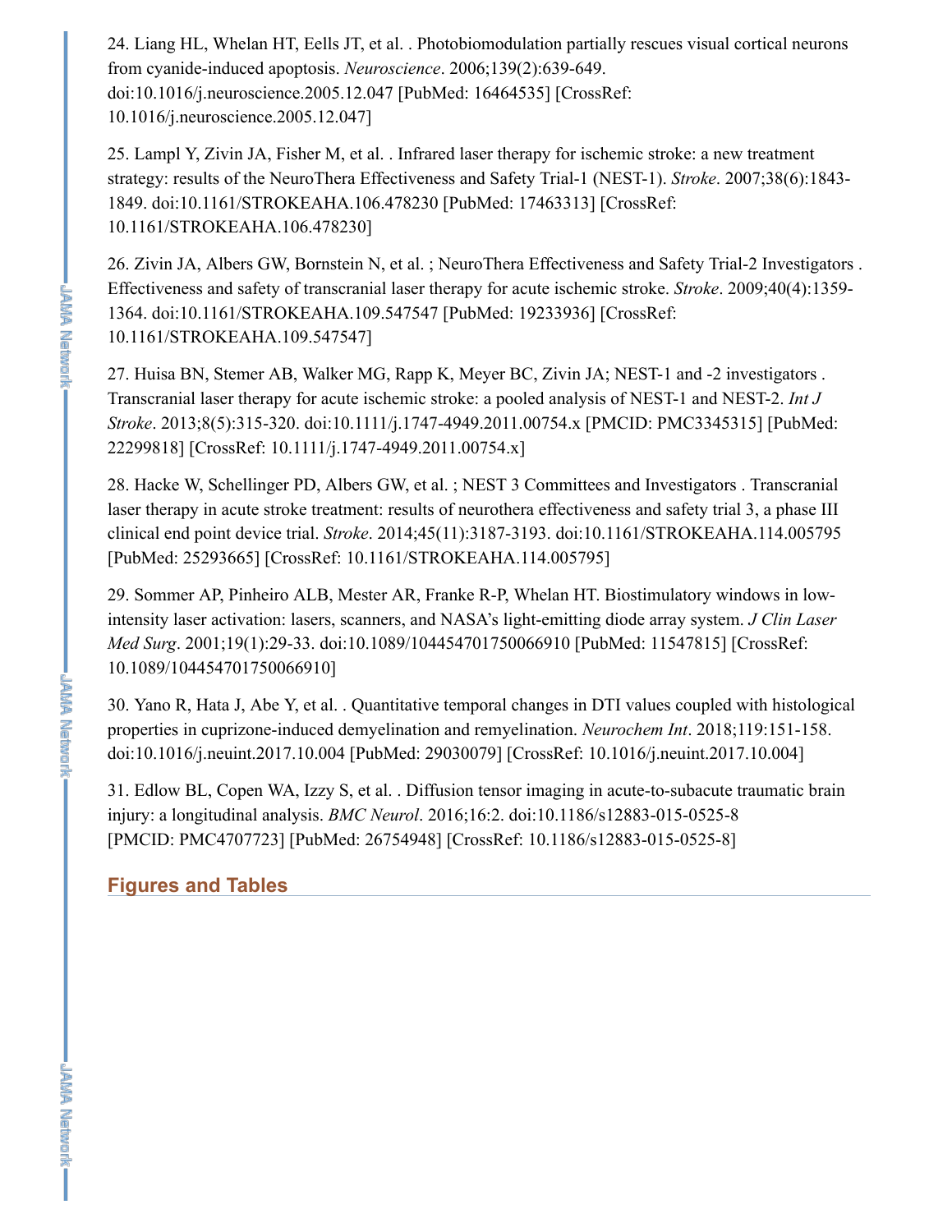

# **Table 1.**

**Demographic and Clinical Characteristics of 43 Participants Who Completed the Study**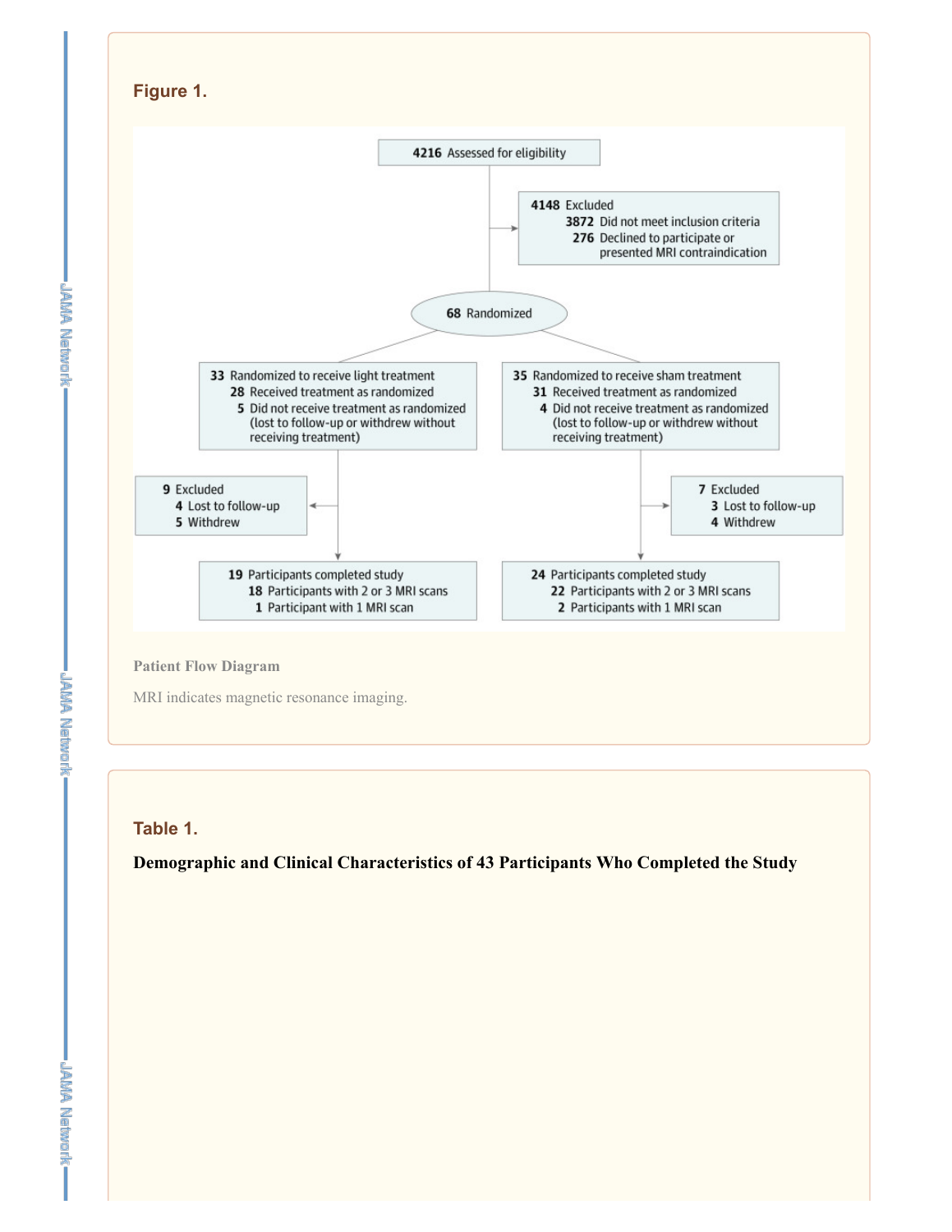| Parameter                                    | No. $(\% )$         | $\boldsymbol{P}$   |                  |            |  |
|----------------------------------------------|---------------------|--------------------|------------------|------------|--|
|                                              | Total $(N =$<br>43) | Sham $(n =$<br>24) | $LLLT(n=$<br>19) | value      |  |
| <b>Sex</b>                                   |                     |                    |                  |            |  |
| Women                                        | 21(48.8)            | 12(50.0)           | 9(47.4)          | .864       |  |
| Men                                          | 22(51.2)            | 12(50.0)           | 10(52.6)         |            |  |
| Age, mean (SD), y                            | 50.49<br>(17.44)    | 54.00<br>(14.68)   | 46.05<br>(19.93) | .14        |  |
| Injury mechanism                             |                     |                    |                  |            |  |
| Bike/motorcycle accident                     |                     |                    |                  |            |  |
| With helmet                                  | 4(9.3)              | 4(16.7)            | $\boldsymbol{0}$ |            |  |
| Without helmet                               | 1(2.3)              | $\boldsymbol{0}$   | 1(5.3)           |            |  |
| Fall                                         | 25(58.1)            | 14(58.3)           | 11(57.9)         |            |  |
| Other                                        | 1(2.3)              | 1(4.2)             | $\boldsymbol{0}$ |            |  |
| Pedestrian accident with car/motorcycle/bike | 4(9.3)              | 3(12.5)            | 1(5.3)           | .10        |  |
| Car crash                                    |                     |                    |                  |            |  |
| Restrained                                   | 3(7.0)              | $\boldsymbol{0}$   | 3(15.8)          |            |  |
| Unrestrained                                 | 1(2.3)              | 1(4.2)             | $\boldsymbol{0}$ |            |  |
| Violence/assault                             | 4(9.3)              | 1(4.2)             | 3(15.8)          |            |  |
| History                                      |                     |                    |                  |            |  |
| Hypertension                                 | 15(34.9)            | 9(37.5)            | 6(31.6)          | .69        |  |
| Diabetes (type 1 or 2)                       | 7(16.3)             | 4(16.7)            | 3(15.8)          | .94        |  |
| Imaging findings                             |                     |                    |                  |            |  |
| Hemorrhage                                   |                     |                    |                  |            |  |
| Extracranial                                 | 18(41.9)            | 10(41.7)           | 8(42.1)          | .98        |  |
| Epidural                                     | 2(4.7)              | $\boldsymbol{0}$   | 2(10.5)          | .10        |  |
| Acute subdural                               | 13(30.2)            | 9(37.5)            | 4(21.1)          | .24        |  |
| Subarachnoid                                 | 19(44.2)            | 13(54.2)           | 6(31.6)          | .14        |  |
| Edema                                        | 1(2.3)              | 1(4.2)             | 0(0.0)           | .37        |  |
| $C$ ontusion                                 | $\Lambda$ (0 2)     | 7(83)              | 2(10.5)          | $\Omega$ 1 |  |

Open in a separate window

Abbreviations: LLLT, low-level light therapy; RPQ, Rivermead Post-Concussion Questionnaire.

 $a^2$ The Fazekas scale is split into periventricular and deep white matter, and the score ranges from 0 (no disease) to 3 (the most severe disease).

<sup>b</sup>The RPQ is a 16-item self-assessment questionnaire. Each item in the questionnaire is assessed on a 5-point scale ranging from 0 (no problem) to 4 (severe problem). RPQ-3 assessment includes early, objective, and physical symptoms of TBI; RPQ-13 assessment includes later, more cognitive and behavioral symptoms.

- こうろう Network ―

**I Library Newsor** 

 $l$  Label  $z$  are  $z$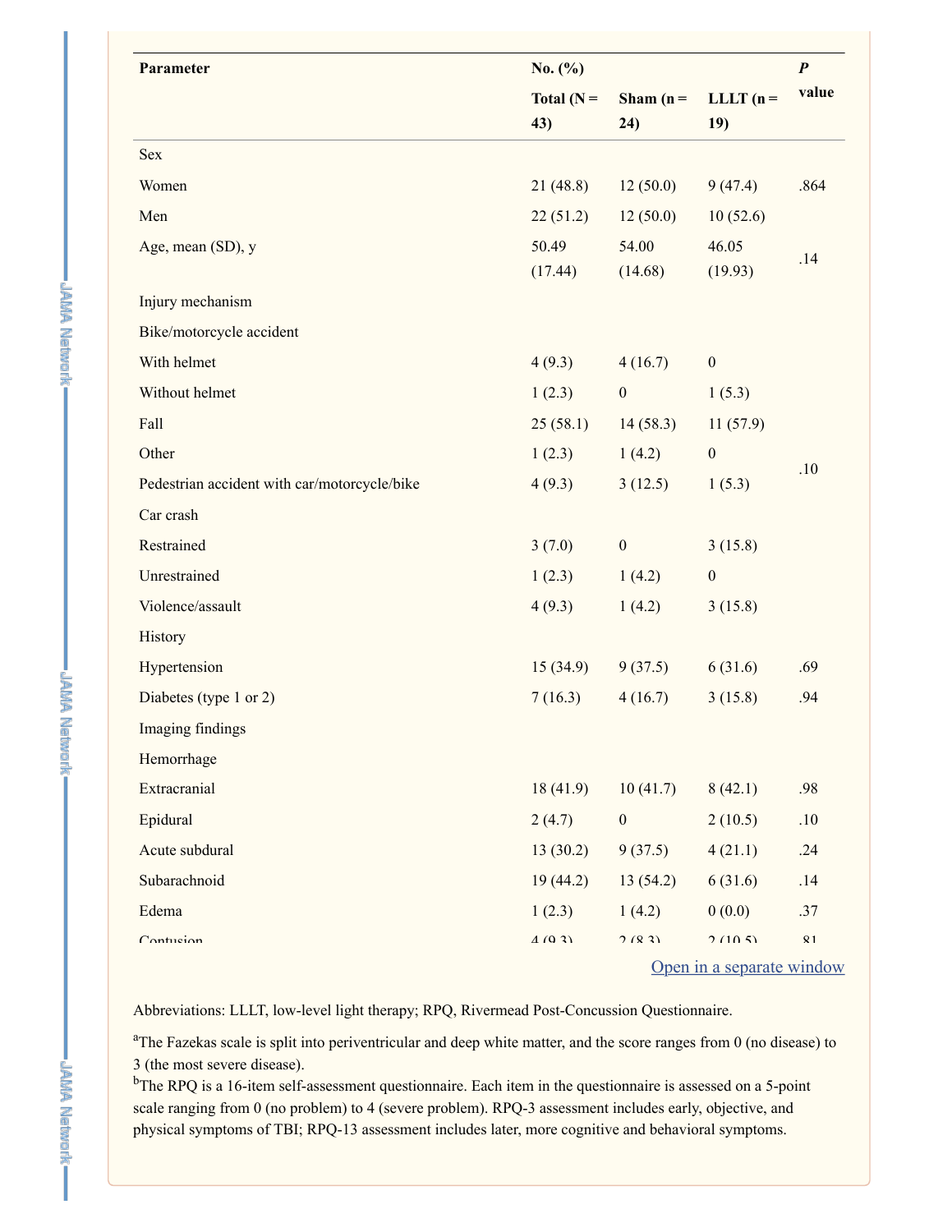# **Figure 2.**

 $L_{\rm p}$  and  $L_{\rm p}$  and  $L_{\rm p}$ 

**I** Leren Zamman

**I LANA NEWSER** 



**Evolution of Clinical Symptoms of Traumatic Brain Injury (TBI) in the Low-Level Light Therapy and Sham Groups**

Scores on the Rivermead Post-Concussion Symptoms Questionnaire, a 16-item self-assessment questionnaire. Each item in the questionnaire is assessed on a 5-point scale ranging from 0 (no problem) to 4 (severe problem). Bars show the standard error of the mean. A, Scores from RPQ-3 assessment, including early, objective, and physical symptoms of TBI. Time: *P* < .001, treatment: *P* = .40, and time × treatment: *P* = .97. B, Scores from RPQ-13 assessment, including later, more cognitive and behavioral symptoms. Time: *P* = .91, treatment: *P* = .67, and time  $\times$  treatment: *P* = .89. C, Total RPQ scores. Time: *P* = .39, treatment: *P* = .61, and time  $\times$  treatment: *P*  $= .91.$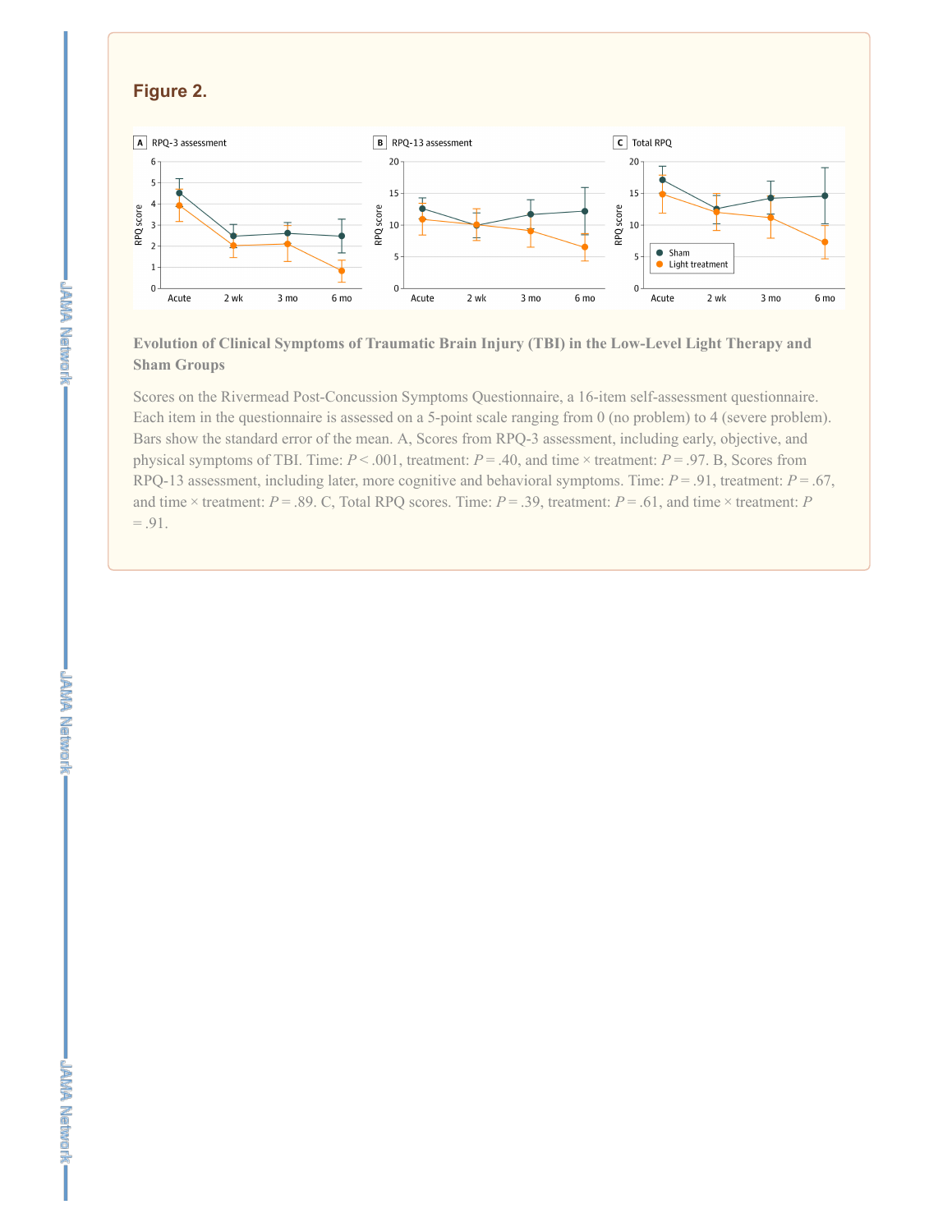### **Table 2.**

| Point Estimates of the Diffusion Parameters at Different Stages of Recovery and Effect of |  |  |
|-------------------------------------------------------------------------------------------|--|--|
| LLLT                                                                                      |  |  |

| Predictor                                  | Axial diffusivity,<br>$10^{-3}$ mm <sup>2</sup> s <sup>-1</sup> |                  | Radial diffusivity,<br>$10^{-3}$ mm <sup>2</sup> s <sup>-1</sup> |                  | Mean diffusivity,<br>$10^{-3}$ mm <sup>2</sup> s <sup>-1</sup> |                                  | Fractional<br>anisotropy                |                           |
|--------------------------------------------|-----------------------------------------------------------------|------------------|------------------------------------------------------------------|------------------|----------------------------------------------------------------|----------------------------------|-----------------------------------------|---------------------------|
|                                            | <b>Estimate</b><br>$(95\% \text{ CI})$                          | $\boldsymbol{P}$ | <b>Estimate</b><br>Value $(95\% \text{ CI})$                     | $\boldsymbol{P}$ | <b>Estimate</b><br>Value $(95\% \text{ CI})$                   | $\boldsymbol{P}$<br><b>Value</b> | <b>Estimate</b><br>$(95\% \text{ CI})$  | $\boldsymbol{P}$<br>Value |
| Intercept <sup>a</sup>                     | $0.831(0.771 -$<br>0.892)                                       | < 001            | $0.374(0.345 -$<br>0.402)                                        | < 001            | $0.526(0.487 - < 0.001)$<br>0.565)                             |                                  | 0.479<br>$(0.467 -$<br>0.491)           | < 0.01                    |
| Early subacute<br>stage                    | $-0.003$<br>$(-0.011)$ to<br>0.005)                             | .44              | $0.004 (-0.000)$<br>to 0.008)                                    | .055             | 0.002<br>$(-0.003)$ to<br>0.006)                               | .49                              | $-0.006$<br>$(-0.011)$ to<br>$-0.001$ ) | .02                       |
| Late subacute<br>stage                     | $-0.009$<br>$(-0.017)$ to<br>$-0.001$ )                         | .04              | $-0.009$<br>$(-0.013)$ to<br>$-0.005$ )                          | < 0.01           | $-0.009$<br>$(-0.013)$ to<br>$-0.004$ )                        | < 0.01                           | 0.005<br>$(0.000 -$<br>0.010)           | .04                       |
| <b>LLLT</b>                                | $0.009(-0.083)$<br>to $0.102$ )                                 | .85              | $0.004 (-0.040)$<br>to $0.048$ )                                 | .84              | 0.006<br>$(-0.053)$ to<br>0.065)                               | .84                              | 0.001<br>$(-0.017)$<br>0.019)           | .95                       |
| Early subacute<br>stage $\times$ treatment | $-0.007$<br>$(-0.020)$ to<br>0.006                              | .27              | $-0.006$<br>$(-0.012)$ to<br>0.000)                              | .06              | $-0.007$<br>$(-0.014)$<br>0.001)                               | .08                              | 0.001<br>$(-0.007)$ to<br>0.009         | .77                       |
| Late subacute<br>stage $\times$ treatment  | $-0.001$<br>$(-0.014)$<br>0.012)                                | .84              | $0.013(0.006 -$<br>0.019)                                        | < 001            | $0.008(0.001 -$<br>0.015)                                      | .03                              | $-0.018$<br>$(-0.026)$ to<br>$-0.010$   | < 0.01                    |

Abbreviation: LLLT, low-level light therapy.

<sup>a</sup>The estimated mean value at the acute stage across both groups. Estimates for early and late subacute stage show the predicted difference from the acute stage (intercept) across both groups, and the estimate for LLLT shows the predicted difference between the treatment groups across all time points. The last 2 predictors show the interaction between recovery stages (early vs late subacute) and treatment (light vs sham) groups.